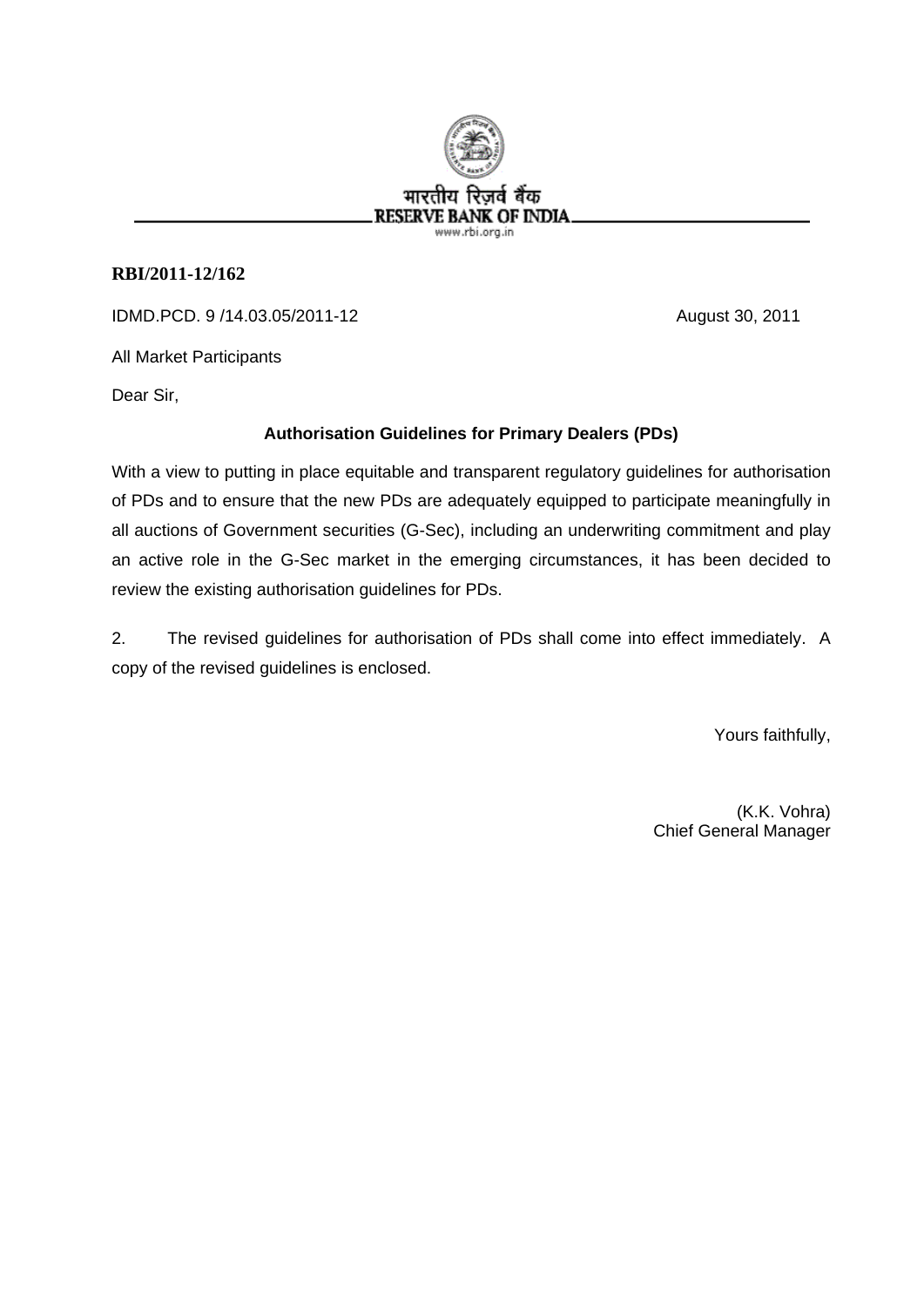## **Revised Authorisation Guidelines for Primary Dealers**

The eligibility criteria for an entity to apply to Internal Debt Management Department, Reserve Bank of India for undertaking the activities of a PD are as under:

| <b>Eligible Institutions</b>                                                                                                                                                                                                                                                                                                    | <b>Eligibility conditions</b>                                                                                                                                                                                                                                                                                                                                                                                                                                                                                                                                                                                                                                                                                                                                                                                                                                                                                                                                                                                                                                                                                                                                                                                                                                                                                                                                                                                                                                                                                                                                                                                                                                                                                                                                                                                                                                                                                                                                                                                                                                                                                                                                                                                                                                                                                                                                                                                                               |
|---------------------------------------------------------------------------------------------------------------------------------------------------------------------------------------------------------------------------------------------------------------------------------------------------------------------------------|---------------------------------------------------------------------------------------------------------------------------------------------------------------------------------------------------------------------------------------------------------------------------------------------------------------------------------------------------------------------------------------------------------------------------------------------------------------------------------------------------------------------------------------------------------------------------------------------------------------------------------------------------------------------------------------------------------------------------------------------------------------------------------------------------------------------------------------------------------------------------------------------------------------------------------------------------------------------------------------------------------------------------------------------------------------------------------------------------------------------------------------------------------------------------------------------------------------------------------------------------------------------------------------------------------------------------------------------------------------------------------------------------------------------------------------------------------------------------------------------------------------------------------------------------------------------------------------------------------------------------------------------------------------------------------------------------------------------------------------------------------------------------------------------------------------------------------------------------------------------------------------------------------------------------------------------------------------------------------------------------------------------------------------------------------------------------------------------------------------------------------------------------------------------------------------------------------------------------------------------------------------------------------------------------------------------------------------------------------------------------------------------------------------------------------------------|
| Subsidiary<br>of I<br>a.<br>scheduled<br>commercial bank/s<br>All<br>India<br>and<br>Financial<br>Institutions<br>Subsidiaries/ joint<br>b.<br>ventures set up in<br>India by entities<br>incorporated<br>abroad<br>Company<br>c.<br>incorporated under<br>Companies<br>the<br>Act, 1956 and do<br>not fall under (a) or<br>(b) | Should be registered as an NBFC under Section 45-IA of the RBI<br>$\bullet$<br>Act, 1934 for at least one year prior to the submission of<br>application.<br>Should have minimum net owned funds (NOF) of Rs. 150 crore /<br>$\bullet$<br>Rs. 250 crore or as prescribed in the Master Circular on<br>operational guidelines to PDs, which is amended from time to<br>time. Before commencing PD business, applicant entity has to<br>submit an external auditor's certificate to this effect.<br>Should have exposure in the securities business and in particular<br>$\bullet$<br>to the G-Sec market for at least one year prior to the submission of<br>application. Exposure for this purpose would be as under:<br>Applicant's turnover in the G-Sec business during the<br>i.<br>year preceding the year of application for PD<br>authorisation should be at least equal to 15 per cent<br>of its total turnover.<br>It's assets in G-Sec during the year preceding the<br>ii.<br>year of application should be at least equal to 15 per<br>cent of its total assets.<br>Applicant entity should submit an annual target along with plan of<br>$\bullet$<br>action for turnover to be achieved on behalf of mid-segment<br>(Provident Funds, Urban Cooperative banks, Regional Rural<br>banks, Trusts, etc.) and retail (individual) investors at the time of<br>submission of their application for PD authorisation. The annual<br>turnover target on behalf of mid-segment and retail investors<br>should not be less than 75 per cent of minimum NOF for PDs<br>prescribed from time to time.<br>Previous experience in servicing retail and mid-segment<br>$\bullet$<br>customers in G-Sec will be viewed favourably while processing the<br>application for PD authorisation.<br>In case of subsidiaries/joint ventures set up by entities<br>$\bullet$<br>incorporated abroad, in addition to conditions given above,<br>following may be adhered to:<br>i. The applicant entity should have approval of the Foreign<br>Investment Promotion Board (FIPB).<br>The parent foreign company directly or through its<br>ii.<br>subsidiaries should have been in PD business for three<br>years or more in active markets.<br>iii.<br>Such entity should suitably ring fence its system from its<br>parent and associates so as to ensure sanctity of its data<br>and avoid any undue spill over of risk to its own<br>operations. |
| Banks which do not have a<br>partly or wholly owned                                                                                                                                                                                                                                                                             | Minimum net owned funds (NOF) of Rs. 1,000 crore.<br>$\bullet$<br>Minimum Capital to Risk Weighted Assets Ratio (CRAR) of 9 per<br>$\bullet$                                                                                                                                                                                                                                                                                                                                                                                                                                                                                                                                                                                                                                                                                                                                                                                                                                                                                                                                                                                                                                                                                                                                                                                                                                                                                                                                                                                                                                                                                                                                                                                                                                                                                                                                                                                                                                                                                                                                                                                                                                                                                                                                                                                                                                                                                                |
| subsidiary undertaking PD<br>business<br>intend to<br>and                                                                                                                                                                                                                                                                       | cent.<br>Net non-performing assets of less than 3 per cent and a profit<br>٠                                                                                                                                                                                                                                                                                                                                                                                                                                                                                                                                                                                                                                                                                                                                                                                                                                                                                                                                                                                                                                                                                                                                                                                                                                                                                                                                                                                                                                                                                                                                                                                                                                                                                                                                                                                                                                                                                                                                                                                                                                                                                                                                                                                                                                                                                                                                                                |
| undertake<br><b>PD</b><br>business                                                                                                                                                                                                                                                                                              | making record for last three years.<br>The applicant bank should have approval of Department of<br>$\bullet$                                                                                                                                                                                                                                                                                                                                                                                                                                                                                                                                                                                                                                                                                                                                                                                                                                                                                                                                                                                                                                                                                                                                                                                                                                                                                                                                                                                                                                                                                                                                                                                                                                                                                                                                                                                                                                                                                                                                                                                                                                                                                                                                                                                                                                                                                                                                |
| departmentally                                                                                                                                                                                                                                                                                                                  | Banking Operations and Development, Central Office, Reserve<br>Bank of India, Mumbai.                                                                                                                                                                                                                                                                                                                                                                                                                                                                                                                                                                                                                                                                                                                                                                                                                                                                                                                                                                                                                                                                                                                                                                                                                                                                                                                                                                                                                                                                                                                                                                                                                                                                                                                                                                                                                                                                                                                                                                                                                                                                                                                                                                                                                                                                                                                                                       |
|                                                                                                                                                                                                                                                                                                                                 | Applicant bank should submit an annual target along with plan of<br>٠                                                                                                                                                                                                                                                                                                                                                                                                                                                                                                                                                                                                                                                                                                                                                                                                                                                                                                                                                                                                                                                                                                                                                                                                                                                                                                                                                                                                                                                                                                                                                                                                                                                                                                                                                                                                                                                                                                                                                                                                                                                                                                                                                                                                                                                                                                                                                                       |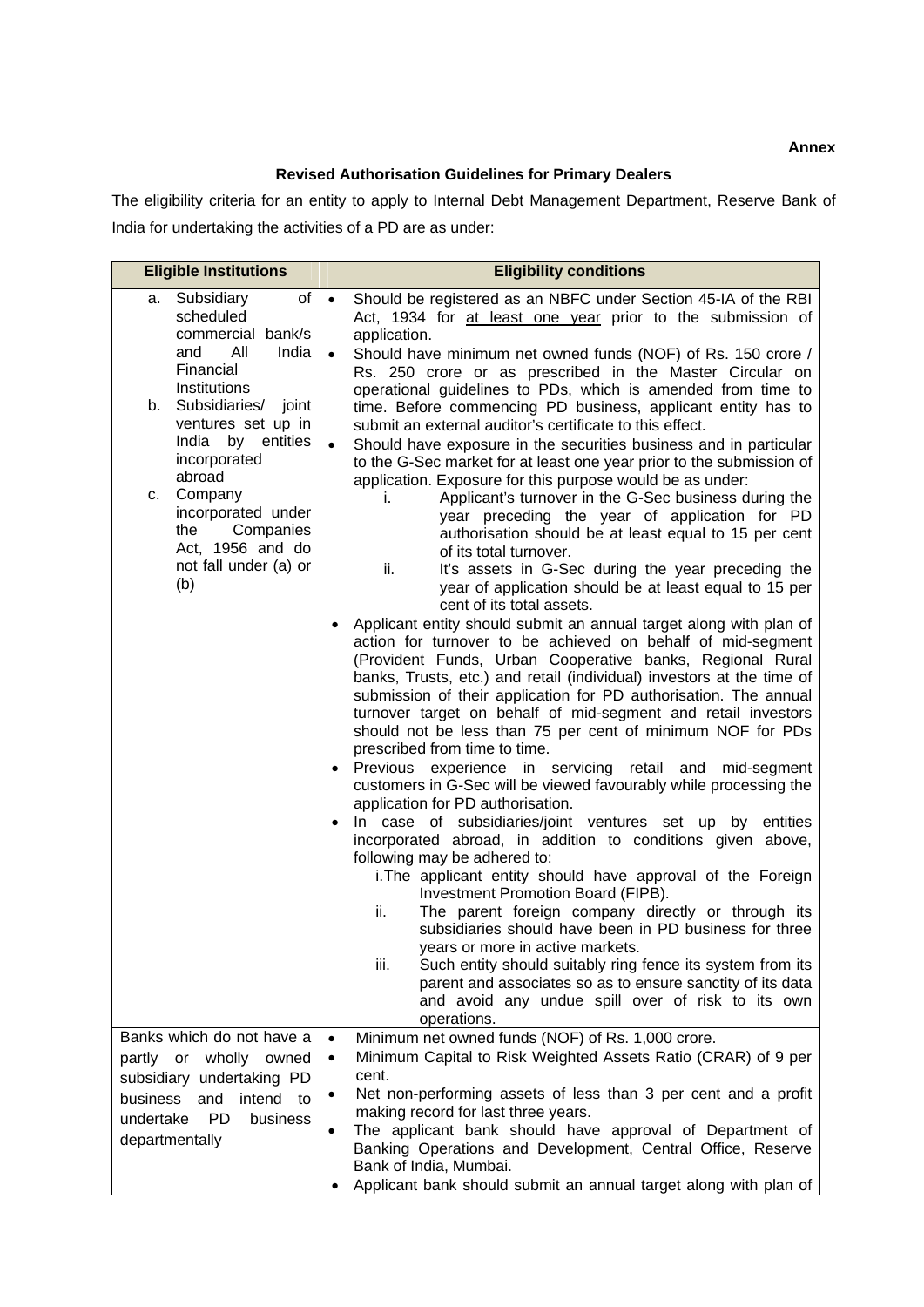| • Previous experience in servicing mid-segment and retail<br>customers in G-Sec will be viewed favourably while processing the<br>application for PD authorisation. |
|---------------------------------------------------------------------------------------------------------------------------------------------------------------------|
|---------------------------------------------------------------------------------------------------------------------------------------------------------------------|

2. An applicant shall not be considered for authorisation as PD if it has been subject to litigation or regulatory action or investigation that the Reserve Bank determines material or otherwise relevant to the business of PD, within the last one year. In making such determination, the Reserve Bank would consider, among other things, whether and how such litigation/regulatory action/investigation have been resolved and the applicant's history of such matters and will consult with the appropriate regulators for their views.

3. For getting authorisation as a PD, an entity satisfying the criteria stipulated above should submit its application to the Chief General Manager, Internal Debt Management Department (IDMD), RBI, Mumbai. The RBI will consider the application and, if satisfied, would grant `in principle approval'. The applicant will thereafter submit an undertaking in respect of the terms and conditions agreed to as per the prescribed format given in the Master Circular on Operational Guidelines to PDs and updated from timeto-time. Based on the application and undertaking, an authorisation letter will be issued by the RBI. Continuation as a PD would depend on its compliance with the terms and conditions of authorisation. The decision to authorise PDs will be taken by the RBI based on its perception of market needs, suitability of the applicant and the likely value addition to the system.

4. The applicant entity may also have to adhere to other terms and conditions as may be specified by the RBI from time-to-time.

5. Existing PDs shall have to submit an annual target along with plan of action for turnover to be achieved on behalf of mid-segment and retail investors at the time of renewal of their PD authorisation. The annual target should not be less than 75 per cent of minimum NOF for standalone PDs/bank PDs prescribed from time-to-time. As per current guidelines, the minimum NOF prescribed for standalone PDs in G-Sec business is Rs. 150 crore and Rs. 250 crore for standalone PDs with diversified activities. For bank PDs, minimum NOF prescribed for undertaking PD business is Rs. 1,000 crore. RBI in consultation with PDs would set the annual turnover target for each PD. Existing PDs would be given two vears time to comply with the requirement.

## **Exit/Termination Procedures:**

6. RBI may suspend or terminate the PD authorisation issued to an entity, as it may deem fit, in the following circumstances:

- i. Violation/circumvention of the regulatory guidelines or the terms and conditions of the undertaking executed by a PD with the RBI.
- ii. Failure to meet the performance criteria and capital standards on an ongoing basis.